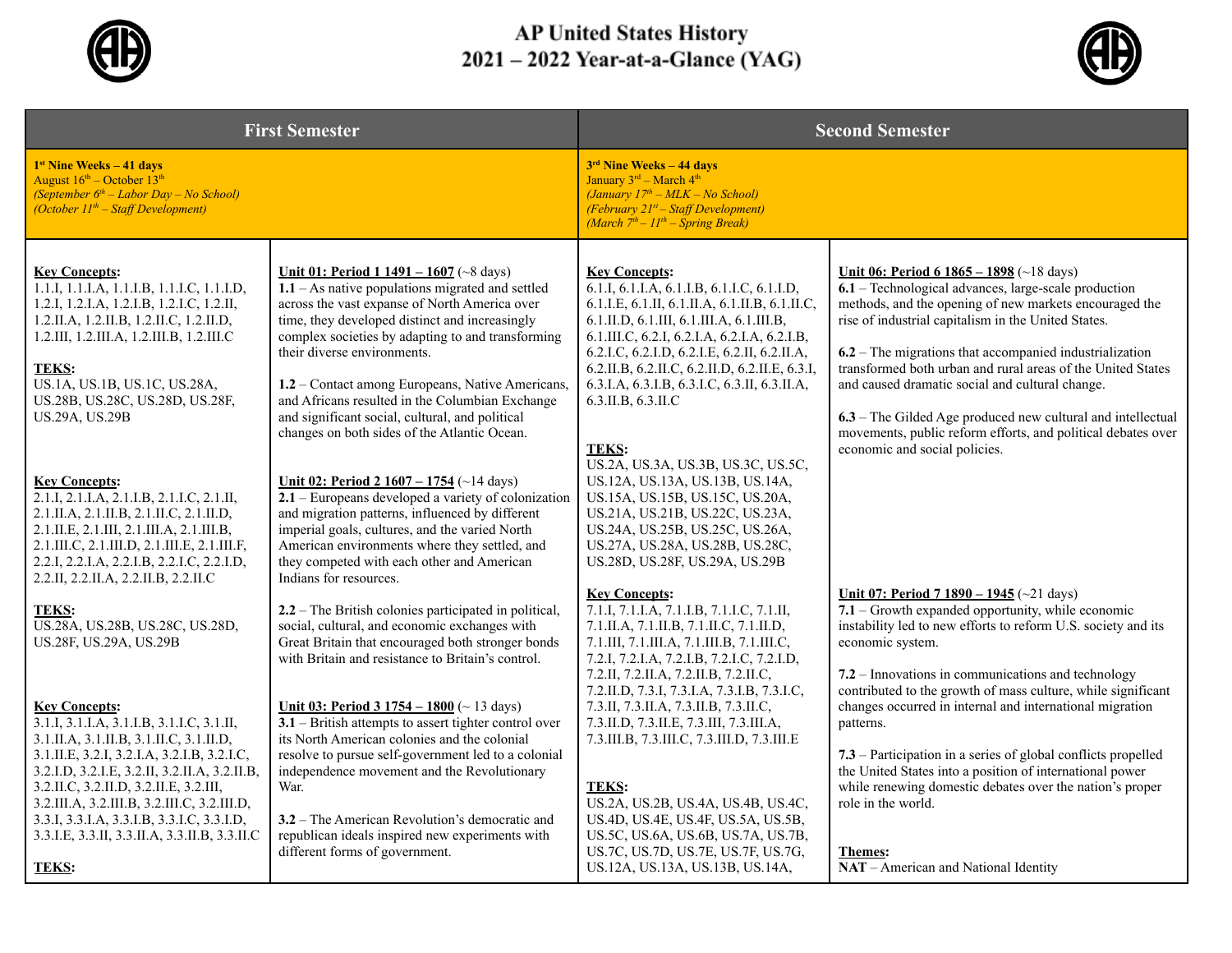

## AP United States History<br>2021 – 2022 Year-at-a-Glance (YAG)



| US.28A, US.28B, US.28C, US.28D,<br>US.28F, US.29A, US.29B                                                                                                                                                                                                                                                                                                                      | 3.3 – Migration within North America and<br>competition over resources, boundaries, and trade<br>intensified conflicts among peoples and nations.<br>Themes:<br>NAT - American and National Identity<br>WXT - Work, Exchange, and Technology<br>$GEO - Geography$ and the Environment<br>MIG - Migration and Settlement<br><b>PCE</b> – Politics and Power<br>WOR - America in the World<br>ARC - American and Regional Culture<br><b>SOC</b> – Social Structures<br><b>Historical Thinking Skills:</b><br>1 - Developments and Processes<br>$2 -$ Sourcing and Situation<br>3 – Claims and Evidence in Sources<br>$4$ – Contextualization<br>5 – Making Connections<br>$6 -$ Argumentation | US.14B, US.15B, US.15C, US.15D,<br>US.16A, US.16B, US.16C, US.16D,<br>US.16E, US.17A, US.18A, US.18B,<br>US.18C, US.19B, US.20B, US.21A,<br>US.21B, US.22A, US.22B, US.22C,<br>US.23B, US.24A, US.24B, US.25A,<br>US.25B, US.25C, US.25D, US.26A,<br>US.26B, US.26C, US.27A, US.28A,<br>US.28B, US.28C, US.28D, US.28F,<br>US.29A, US.29B, US.30A, US.30B,<br><b>US.31A</b>                    | WXT - Work, Exchange, and Technology<br><b>GEO</b> – Geography and the Environment<br><b>MIG</b> – Migration and Settlement<br><b>PCE</b> – Politics and Power<br><b>WOR</b> - America in the World<br>ARC - American and Regional Culture<br>$SOC - Social Structures$<br><b>Historical Thinking Skills:</b><br>1 – Developments and Processes<br>2 – Sourcing and Situation<br>3 – Claims and Evidence in Sources<br>4 - Contextualization<br>5 – Making Connections<br>$6 -$ Argumentation |  |
|--------------------------------------------------------------------------------------------------------------------------------------------------------------------------------------------------------------------------------------------------------------------------------------------------------------------------------------------------------------------------------|---------------------------------------------------------------------------------------------------------------------------------------------------------------------------------------------------------------------------------------------------------------------------------------------------------------------------------------------------------------------------------------------------------------------------------------------------------------------------------------------------------------------------------------------------------------------------------------------------------------------------------------------------------------------------------------------|------------------------------------------------------------------------------------------------------------------------------------------------------------------------------------------------------------------------------------------------------------------------------------------------------------------------------------------------------------------------------------------------|-----------------------------------------------------------------------------------------------------------------------------------------------------------------------------------------------------------------------------------------------------------------------------------------------------------------------------------------------------------------------------------------------------------------------------------------------------------------------------------------------|--|
| $2nd$ Nine Weeks – 44 days<br>October $14th$ – December $17st$<br>(November $22^{nd} - 26^{th} -$ Thanksgiving Break)<br>(December $20^{th}$ – December $31^{st}$ – Winter Break)                                                                                                                                                                                              |                                                                                                                                                                                                                                                                                                                                                                                                                                                                                                                                                                                                                                                                                             | 4 <sup>th</sup> Nine Weeks – 55 days<br>March $14^{th}$ – May $25^{th}$<br>$(April 8th - Battle of Flowers - No School)$<br>$(April 15th - Battle of Flowers - No School)$                                                                                                                                                                                                                     |                                                                                                                                                                                                                                                                                                                                                                                                                                                                                               |  |
| <b>Key Concepts:</b><br>3.2.I, 3.2.I.A, 3.2.I.B, 3.2.I.C, 3.2.I.D,<br>3.2.I.E, 3.2.II, 3.2.II.A, 3.2.II.B,<br>3.2.II.C, 3.2.II.D, 3.2.II.E, 3.2.III,<br>3.2.III.A, 3.2.III.B, 3.2.III.C, 3.2.III.D<br><b>TEKS:</b><br>US.1A, US.1B, US.1C, US.28A,<br>US.28B, US.28C, US.28D, US.28F,<br>US.29A, US.29B                                                                        | Unit 03: Period 3 1754 - 1800 (~4 days)<br>3.2 – The American Revolution's democratic and<br>republican ideals inspired new experiments with<br>different forms of government.                                                                                                                                                                                                                                                                                                                                                                                                                                                                                                              | <b>Key Concepts:</b><br>8.1.I, 8.1.I.A, 8.1.I.B, 8.1.I.C, 8.1.I.D,<br>8.1.I.E, 8.1.II, 8.1.II.A, 8.1.II.B, 8.1.II.C,<br>8.1.II.D, 8.2.I, 8.2.I.A, 8.2.I.B, 8.2.I.C,<br>8.2.II, 8.2.II.A, 8.2.II.A, 8.2.II.B,<br>8.2.II.C, 8.2.II.D, 8.2.III, 8.2.III.A,<br>8.2.III.B, 8.2.III.C, 8.2.III.D, 8.2.III.E,<br>8.2.III.F, 8.3.I, 8.3.I.A, 8.3.I.B, 8.3.I.C,<br>8.3.II, 8.3.II.A, 8.3.II.B, 8.3.II.C | Unit 8: Period 8 $1945 - 1980$ (~20 days)<br>8.1 – The United States responded to an uncertain and<br>unstable postwar world by asserting and working to<br>maintain a position of global leadership, with far-reaching<br>domestic and international consequences.<br>$8.2$ – New movements for civil rights and liberal efforts to<br>expand the role of government generated a range of political<br>and cultural responses.                                                               |  |
| <b>Key Concepts:</b><br>4.1.I, 4.1.I.A, 4.1.I.B, 4.1.I.C, 4.1.I.D,<br>4.1.II, 4.1.II.A, 4.1.II.B, 4.1.II.C,<br>4.1.II.D, 4.1.III, 4.1.III.A, 4.1.III.B,<br>4.1.III.C, 4.2.I, 4.2.I.A, 4.2.I.B, 4.2.I.C,<br>4.2.II, 4.2.II.A, 4.2.II.B, 4.2.II.C, 4.2.III,<br>$4.2.III.A, 4.2.III.B, 4.2.III.C, 4.2.III.D,$<br>4.3.I, 4.3.I.A, 4.3.I.B, 4.3.II, 4.3.II.A,<br>4.3.II.B, 4.3.II.C | Unit 04: Period 4 $1800 - 1848$ (~17 days)<br>$4.1$ – The United States began to develop a modern<br>democracy and celebrated a new national culture,<br>while Americans sought to define the nation's<br>democratic ideals and change their society and<br>institutions to match them.<br>4.2 - Innovations in technology, agriculture, and<br>commerce powerfully accelerated the American                                                                                                                                                                                                                                                                                                | <b>TEKS:</b><br>US.1C, US.2A, US.2B, US.8A, US.8B,<br>US.8C, US.8D, US.8E, US.8F, US.9A,<br>US.9B, US.9C, US.9D, US.9E, US.9F,<br>US.9G, US.9H, US.9I, US.9J, US.10A,<br>US.10C, US.13A, US.13B, US.14A,<br>US.14B, US.17A, US.17B, US.17C,<br>US.17D, US.17E, US.18B, US.18C,<br>US.18D, US.19A, US.20A, US.20B,<br>US.21A, US.21B, US.22A, US.22B,                                           | 8.3 – Postwar economic and demographic changes had<br>far-reaching consequences for American society, politics,<br>and culture.                                                                                                                                                                                                                                                                                                                                                               |  |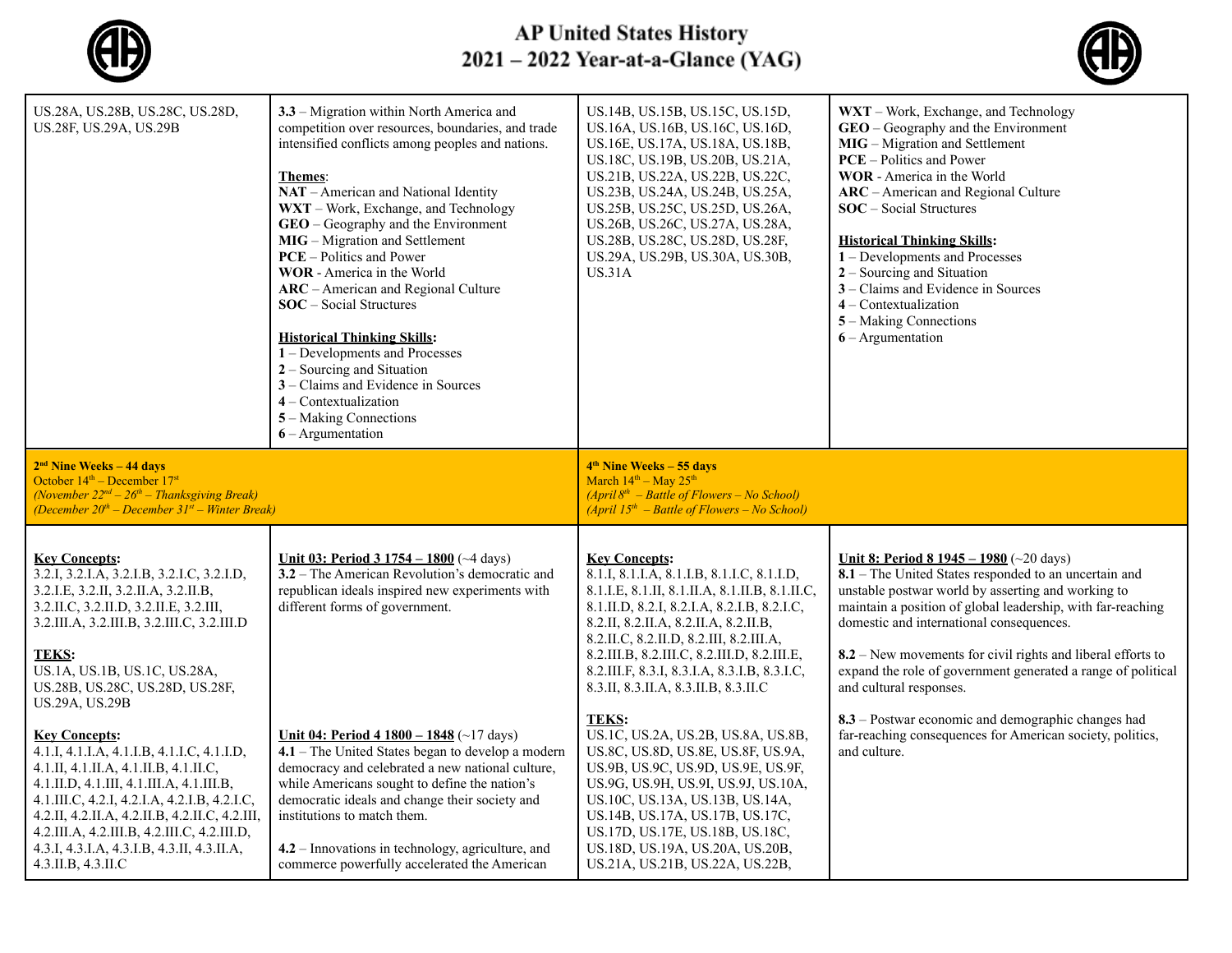

## AP United States History<br>2021 – 2022 Year-at-a-Glance (YAG)



| TEKS:<br>US.28A, US.28B, US.28C, US.28D,<br>US.28F, US.29A, US.29B                                                                                                                                                                                                                                                                                                                                            | economy, precipitating profound changes to U.S.<br>society and to national and regional identities.<br>$4.3$ – The U.S. interest in increasing foreign trade<br>and expanding its national borders shaped the<br>nation's foreign policy and spurred government and<br>private initiatives.                                                                                                                                                                                                                                                                                                                                                                                                                                                                                                                                                                                                                                                                                                                                                                                                                                                                                                                                        | US.22C, US.22D, US.23A, US.23B,<br>US.24A, US.24B, US.24C, US.25A,<br>US.25B, US.25C, US.26A, US.26B,<br>US.26C, US.27A, US.27B, US.28A,<br>US.28B, US.28C, US.28D, US.28F,<br><b>US.29A, US.29B</b>                                                                                                                                                                                                                                                                                                                                                                                                                                          |                                                                                                                                                                                                                                                                                                                                                                                                                                                                                                                                                                                                                                                                                                                                                                                                                                                                                                                                                                                                                                                                                     |
|---------------------------------------------------------------------------------------------------------------------------------------------------------------------------------------------------------------------------------------------------------------------------------------------------------------------------------------------------------------------------------------------------------------|------------------------------------------------------------------------------------------------------------------------------------------------------------------------------------------------------------------------------------------------------------------------------------------------------------------------------------------------------------------------------------------------------------------------------------------------------------------------------------------------------------------------------------------------------------------------------------------------------------------------------------------------------------------------------------------------------------------------------------------------------------------------------------------------------------------------------------------------------------------------------------------------------------------------------------------------------------------------------------------------------------------------------------------------------------------------------------------------------------------------------------------------------------------------------------------------------------------------------------|-----------------------------------------------------------------------------------------------------------------------------------------------------------------------------------------------------------------------------------------------------------------------------------------------------------------------------------------------------------------------------------------------------------------------------------------------------------------------------------------------------------------------------------------------------------------------------------------------------------------------------------------------|-------------------------------------------------------------------------------------------------------------------------------------------------------------------------------------------------------------------------------------------------------------------------------------------------------------------------------------------------------------------------------------------------------------------------------------------------------------------------------------------------------------------------------------------------------------------------------------------------------------------------------------------------------------------------------------------------------------------------------------------------------------------------------------------------------------------------------------------------------------------------------------------------------------------------------------------------------------------------------------------------------------------------------------------------------------------------------------|
| <b>Key Concepts:</b><br>5.1.I, 5.1.I.A, 5.1.I.B, 5.1.I.C, 5.1.I.D,<br>5.1.I.E, 5.1.II, 5.1.II.A, 5.1.II.B,<br>5.1.II.C, 5.2.I, 5.2.I.A, 5.2.I.B, 5.2.I.C,<br>5.2.II, 5.2.II.A, 5.2.II.B, 5.2.II.C,<br>5.2.II.D, 5.3.I, 5.3.I.A, 5.3.I.B, 5.3.I.C,<br>5.3.I.D, 5.3.II, 5.3.II.A, 5.3.II.B,<br>5.3.II.C, 5.3.II.D, 5.3.II.E<br><b>TEKS:</b><br>US.9A, US.28A, US.28B, US.28C,<br>US.28D, US.28F, US.29A, US.29B | Unit 05: Period 5 1844 - 1877 (~17 days)<br>5.1 – The United States became more connected<br>with the world, pursued an expansionist foreign<br>policy in the Western Hemisphere, and emerged as<br>the destination for many migrants from other<br>countries.<br>5.2 – Intensified by expansion and deepening<br>regional divisions, debates over slavery and other<br>economic, cultural, and political issues led the<br>nation into civil war.<br>5.3 – The Union victory in the Civil War and the<br>contested reconstruction of the South settled the<br>issues of slavery and secession, but left unresolved<br>many questions about the power of the federal<br>government and citizenship rights.<br><b>Themes:</b><br>NAT - American and National Identity<br>WXT - Work, Exchange, and Technology<br>GEO - Geography and the Environment<br>MIG - Migration and Settlement<br><b>PCE</b> – Politics and Power<br>WOR - America in the World<br>ARC - American and Regional Culture<br><b>SOC</b> – Social Structures<br><b>Historical Thinking Skills:</b><br>1 - Developments and Processes<br>$2 -$ Sourcing and Situation<br>3 – Claims and Evidence in Sources<br>$4$ – Contextualization<br>5 – Making Connections | <b>Key Concepts:</b><br>9.1.I, 9.1.I.A, 9.1.I.B, 9.1.I.C, 9.2.I,<br>9.2.I.A, 9.2.I.B, 9.2.I.C, 9.2.I.D, 9.2.II,<br>9.2.II.A, 9.2.II.B, 9.2.II.C, 9.3.I, 9.3.I.A,<br>9.3.I.B, 9.3.I.C, 9.3.II, 9.3.II.A, 9.3.II.B,<br>9.3.II.C, 9.3.II.D<br><b>TEKS:</b><br>US.2A, US.2B, US.10B, US.10C,<br>US.10D, US.10E, US.11A, US.11B,<br>US.11C, US.11D, US.12A, US.13B,<br>US.14A, US.16E, US.17C, US.17E,<br>US.18B, US.18C, US.18D, US.19B,<br>US.21A, US.21B, US.22A, US.22D,<br>US.23A, US.24C, US.25A, US.25C,<br>US.25D, US.26A, US.26C, US.27A,<br>US.27B, US.28A, US.28B, US.28C,<br>US.28D, US.28F, US.29A, US.29B,<br>US.30A, US.30B, US.31A | Unit 9: Period 9 $1980$ – Present (~8 days)<br>$9.1 - A$ new ascendant conservative movement achieved<br>several political and policy goals during the 1980s and<br>continued to strongly influence public discourse in the<br>following decades.<br>9.2 – Moving into the $21^{st}$ century, the nation experienced<br>significant technological, economic, and demographic<br>changes.<br>9.3 – The end of the Cold War and new challenges to U.S.<br>leadership forced the nation to redefine its foreign policy<br>and role in the world.<br>Themes:<br>NAT - American and National Identity<br>WXT - Work, Exchange, and Technology<br>GEO - Geography and the Environment<br>MIG - Migration and Settlement<br><b>PCE</b> – Politics and Power<br>WOR - America in the World<br>ARC - American and Regional Culture<br><b>SOC</b> – Social Structures<br><b>Historical Thinking Skills:</b><br>1 – Developments and Processes<br>2 – Sourcing and Situation<br>3 – Claims and Evidence in Sources<br>$4$ – Contextualization<br>5 – Making Connections<br>$6 -$ Argumentation |